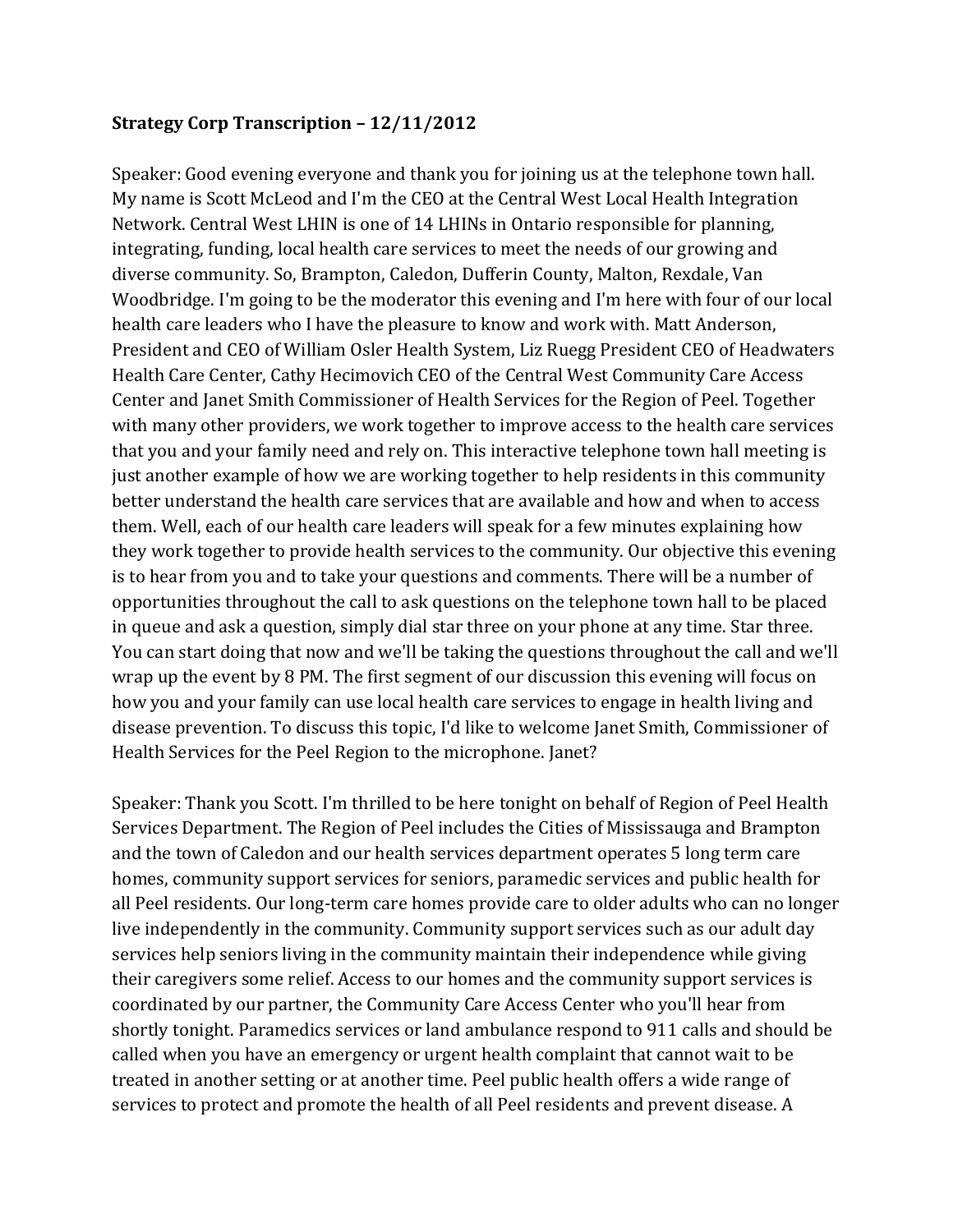snapshot of those services include prenatal, postnatal and parenting support, healthy sexuality clinics, dental services for low income children and families, immunization services and so many more. In addition to these services, the region of Peel is very involved in initiatives to prevent childhood obesity and diabetes. For example, we're currently working with the nearly 400 schools in the region to ensure lunch offerings that are both healthy and tasty and try to increase the number of children walking to school. That's just a snapshot. So for more information on any of our programs, residents can call Peel Health at 905-791-7800 or visit our website by going to www.peelregion.ca. Thanks so much.

Speaker: Thanks Janet and welcome to anyone who just joined us on the telephone town hall. I'm here with Matt Anderson, President and CEO of William Osler Health System, Liz Ruegg President and CEO of Headwaters Health Care Center, Cathy Hecimovich CEO of Central West Community Care Access Center and Janet Smith the Commissioner of Health Services for the Region of Peel who you've just heard from. I want to remind anyone that has a question, you simply need to dial star three on your phone and this will get you into the queue to speak to the leaders participating in... of our participating health care organizations. We'd really appreciate if you keep your questions tight so that we can get to as many as possible. So, let's just see, so I think we are going to go on to the next speaker at this point which is Matt Anderson.

Speaker: Great. Thank you Scott. Excited to be here today representing the William Osler Health System. We are at William Osler Health System is comprised of the Etobicoke General Hospital, Brampton Civic Hospital, and Peel Memorial Centre currently under redevelopment. Etobicoke General is undergoing significantly development as well to improve services delivered to our community. Osler is one of the largest community hospital systems in Canada serving the communities of LHIN which are growing at an unparalleled rate and the demand for health care services is increasing quickly. In a typical 24 hour period, Osler will deliver 21 babies, conduct 150 surgeries and have over 600 emergency room visits. We have among the busiest emergency departments in the province and our labor and delivery programs is one of the largest in the GTA. In emergency situation, the 3 emergency departments in our LHIN are here to support you. In less urgent situations, your family doctor's office, specialty clinics, urgent care clinics and walk in clinics may be more suitable alternatives for your health care needs. We're working hard to make sure you have timely access to services. In the emergency department, we have created specialized zones such as the cardiac and mental health areas and individuals can get the specialized care that they need. In addition, we regularly assess and modify our staffing and physician coverage in the emergency department to meet unexpected surges and volume. Last year, Osler became the first hospital in Ontario to have 2 dedicated physicians in emergency room thru overnight hours. Ahead of the holiday season, family physicians in our LHIN have been asked to ensure there's a holiday coverage plan for their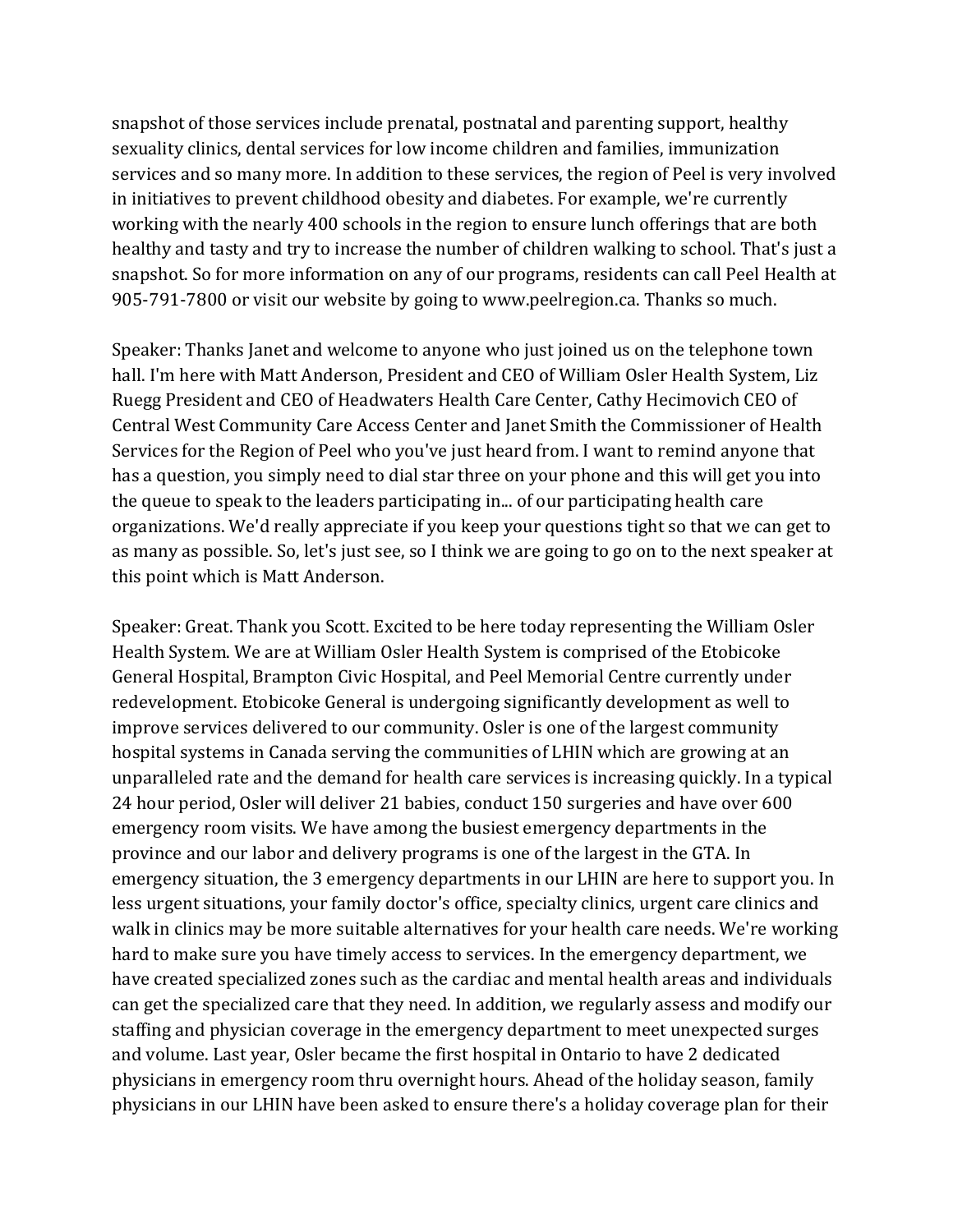patients and the patient prescriptions are filled so the patients do not need to wait in the emergency room or walk in clinics unnecessarily. We're working hard with all of our partners to try to improve access to care for you when you need it.

Speaker: Thanks Matt and thanks for anyone else who has joined us and welcome. Remember, if you want to ask a question, you simply need to press star three and you will go to get your questions heard and we will hopefully get to them online and soon. Let us know turn to the first question that we have received and that's from Mrs. Luciano. Would you like to ask your question online now please?

Speaker: Yes. I was just recently in the hospital with my mom who is 89 years old. I took her to the emergency and I had to be there 7 hours before she finally saw a doctor to finalize her situation. I think it's a long time to be there for 7 hours. Would someone at... as old as my mom 89 and in her condition sitting in the wheelchair for 7 hours, I thought that maybe things could be a little bit faster but I am...

Speaker: Thank you very much for the question and I think we'll pass it over to Matt who would give that one a shot.

Speaker: Sure. Thanks Mrs. Luciano. For sure, I can't speak specifically about... for your mom. I can say that in our emergency room as I've mentioned, we are pretty busy and have the busiest emergency room. I'm assuming the hospital you're referring is Brampton Civic, you didn't say which one but I'm going to go with Brampton Civic. The... although it may have been emergency... Etobicoke General as well. So, Etobicoke is also a very emergency room. We try to see folks as fast as we can and of course with the system that we have, our goal within our emergency rooms is to get people treated and out within about 8 hours, 90% of the time. So, I don't know why in this particular instance, you would have waited... why your mother would have waited that long for initial consult with a physician. Our average time is usually around 2 to 4 hours to see somebody within our emergency room. So, our goal is to try to get you seen and out within 48 hours if you are experiencing 7 hours of wait to see a physician, not sure if that was a particularly busy time in the ER or where we're... what was happening there but for sure, our ER's are extraordinarily busy and we are looking for alternatives so that people who maybe don't need to be in our ER don't have to wait through that and we can focus on the really ill patients who come in to our center. Thanks for the question.

Speaker: Thanks Matt. Just a reminder to those who may have joined, press star three if you'd like to be put into the question queue and we're here today with Matt Anderson, Liz Ruegg, Cathy Hecimovich and Janet Smith. So we have a second question from John. John, would you like to ask your question?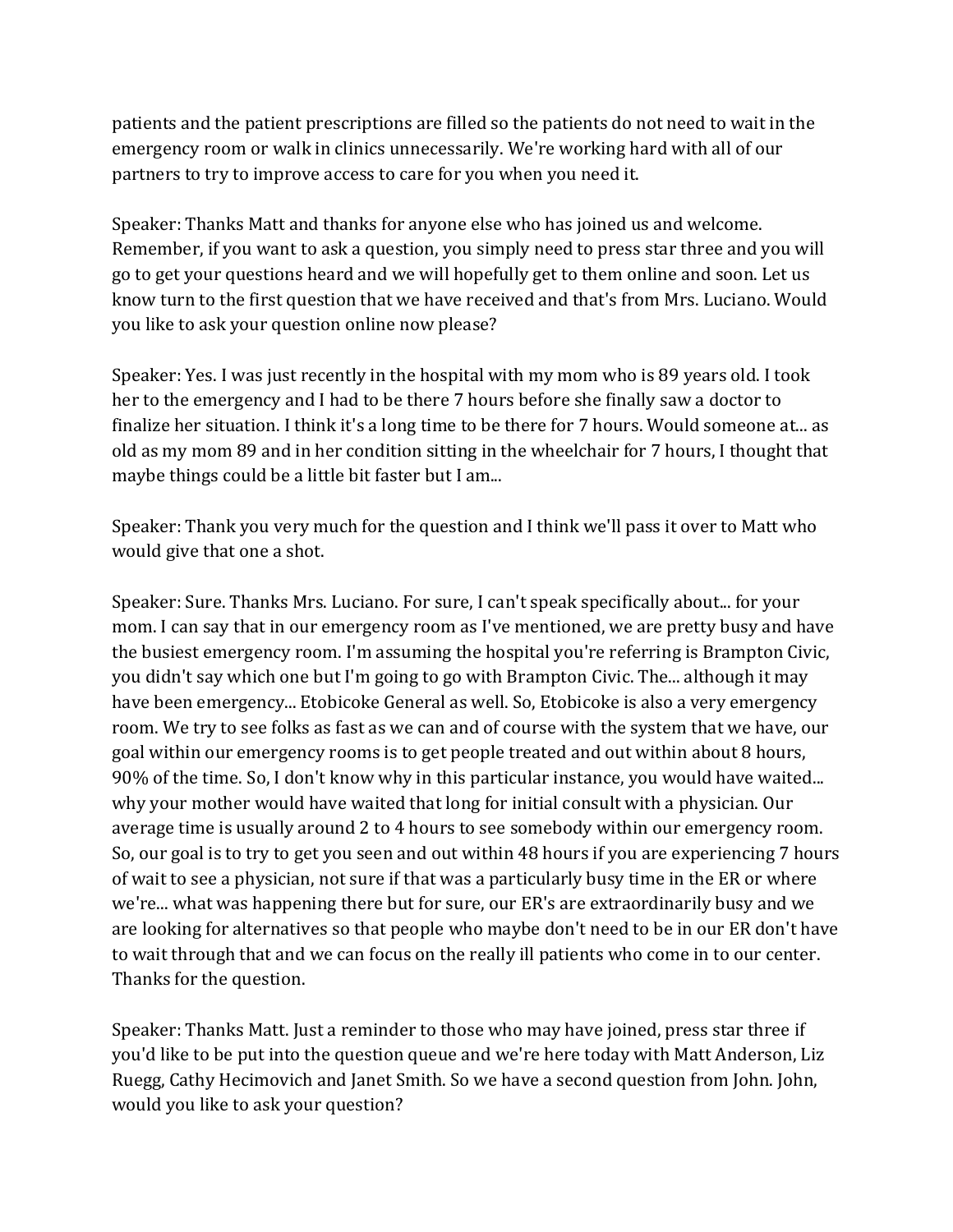Speaker: Yeah, I can. I'm 82 years old. I had to have pacemaker (put in?) and to get it put in, I had to go all the way down to Toronto General. Today, I had to go back down to have it checked for a routine check. Why should I have to go all the way down there when I got a Brampton Civic Hospital that is sitting here?

Speaker: That's a great question. Thanks John.

Speaker: I'll answer that one as well John. It's Matt Anderson speaking from Osler. Although, we have a brand new hospital here in Brampton, not all services can be offered locally for procedures such as opening you up for a cardiac procedures. Some cardiac procedures, we're able to do here at... in Brampton. Other procedures, we're not able to do in the Brampton area. Certain procedures like the pacemaker require a certain amount of (all the medications?). So, they're denote of cardiac centers that are set up across the province. In this case, the closest cardiac center for that procedure would be Toronto which is why you would be sent down there. It's not particularly safe to have all services available in all settings. So we have to be careful about where it's safe to provide certain types of services and for a pacemaker where you've just described in that setting, we have to go to a cardiac center and the closest one for us is Toronto.

Speaker: Great. Thanks Matt. Welcome to anyone who has just joined. We're here this evening with Matt Anderson who you were just hearing speak President CEO of William Osler, Liz Ruegg President and CEO of Headwaters Health Center, Cathy Hecimovich CEO of the Central West Community Care Access Center and Janet Smith the Commissioner of Health Services for the Region of Peel and I'm Scott McLeod the CEO of Central West LHIN. At this point, we are going to go to a polling question. The first question, we'd like to ask you and all you need to do is answer the question by pushing the number on the phone that corresponds with the options given to you. So, the question we'd like to ask you is have you received a flu shot this year? Press one for yes or two for no. Again, have you ever... have you received a flu shot this year? Press one for yes or two for no. And we're going to watch the results start coming and right now we're sitting at 52% have received a flu shot this year which is great. Just waiting to see if anymore come in. Okay. So, that's about 50%, a little over 50% of people have received a flu shot. I don't know Janet whether that... do you have any observations or thoughts of that.

Speaker: Well, we... that's great 'cause we're still in the early part of the flu season. It's still lots of time to go get your flu shot either through one of the public health clinics, your doctor's office or now, there's several pharmacies that are now doing the flu shot. So, I'd encourage those that haven't got it to get out and get the shots.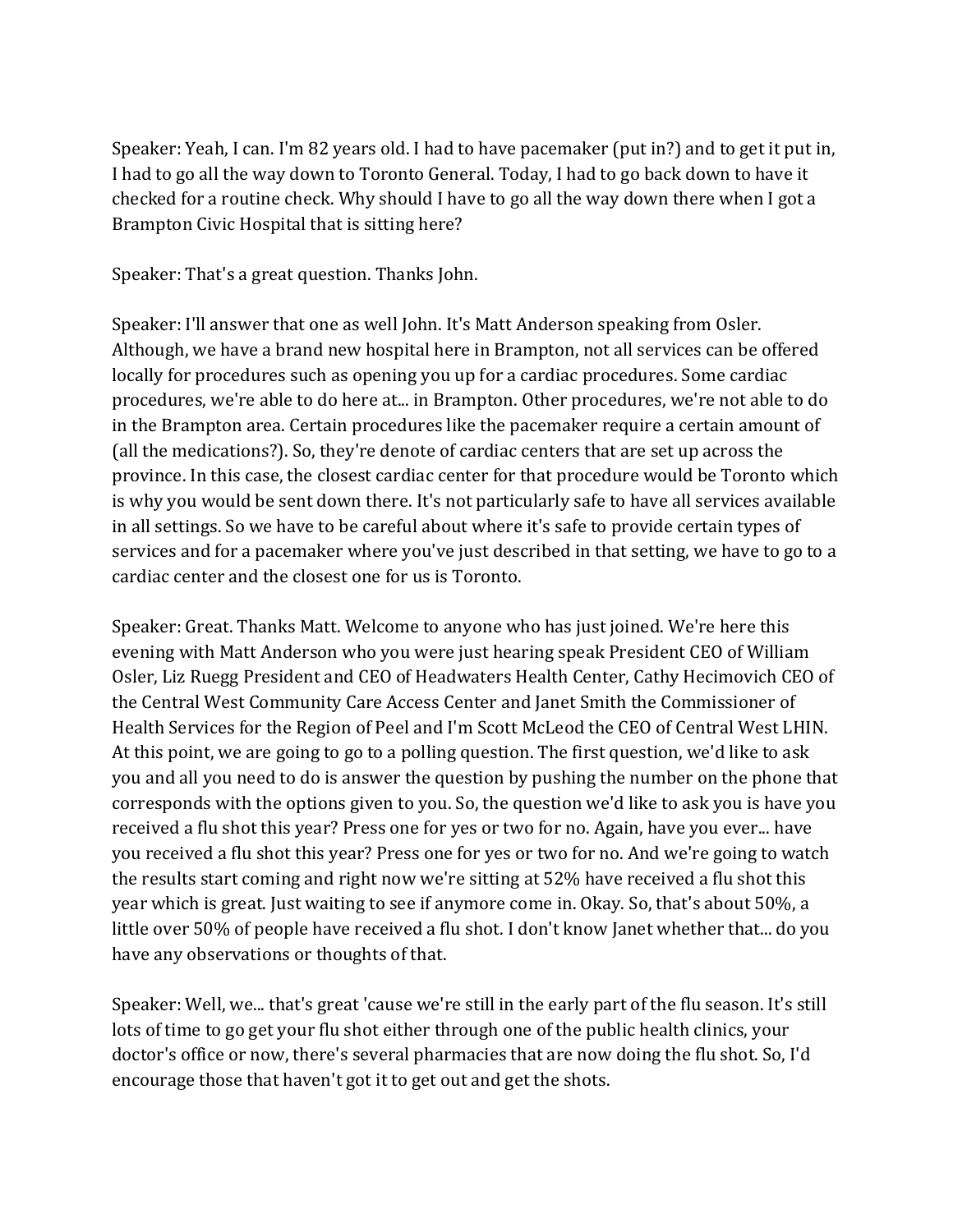Speaker: Okay. That's great. So, we have another question online at this point from Heather. Heather, I wondered if you could ask your question.

Speaker: Hi. I'd like to know why in the city of 1/2 million people, we have only one hospital?

Speaker: That's great. Over to you Matt.

Speaker: Over to you Scott. I would (??). Thank you Heather. It's Matt Anderson speaking from LHIN Osler. We need 2 hospitals in the city. No question about it. We're underway of getting Peel Memorial reopened. It's... it takes time to get a new hospital open. We do have all the approvals that are required from the province to do so. We went out to tend there in October. So, I guess 6 weeks to go to bring in the contractors to start building the hospital. So, we do have to get that 2nd hospital opened in the city of Brampton for sure.

Speaker: And certainly from the Central West LHIN perspective, we fully supported the plans for William Osler's addition in Brampton site at the Peel Memorial site and it's an important initiative and hopefully, we'll see some progress within the next few years I would think. Is that a reasonable time line?

Speaker: That's right we are scheduled to open in 15-16.

Speaker: Very good. Okay. Let's move on to the next discussion component and that is going to be Cathy Hecimovich from the CCAC.

Speaker: Thanks Scott. The Central West Community Care Access Centre is one of 14 CCACs in the province and we're all funded through Ontario's Local Health Integration Network or LHIN for short. The Central West CCAC serves Brampton, Caledon, Malton as well as the areas of West Woodbridge, Rexdale and Dufferin County. Many people know we provide home care and we know that most people want to receive care at home. So we focus much of our energy on keeping people safe and healthy in their home community. We provide people with services such as nursing and personal support in their own home. We help them find their way through key transition points in the health care journey such as coming home from hospital. We also connect them with health care providers in the community. We help people find family physicians that don't have a family physician. We do all of this by connecting patients through out care coordinators. Our care coordinators have special training in home, community based and long term care and it's through the services of the CCAC that so many people are able to remain healthy and independent in their own home. When you work with the CCAC, we will work with you to understand what your specific needs are and the needs of your family and help you to develop a personalized care plan.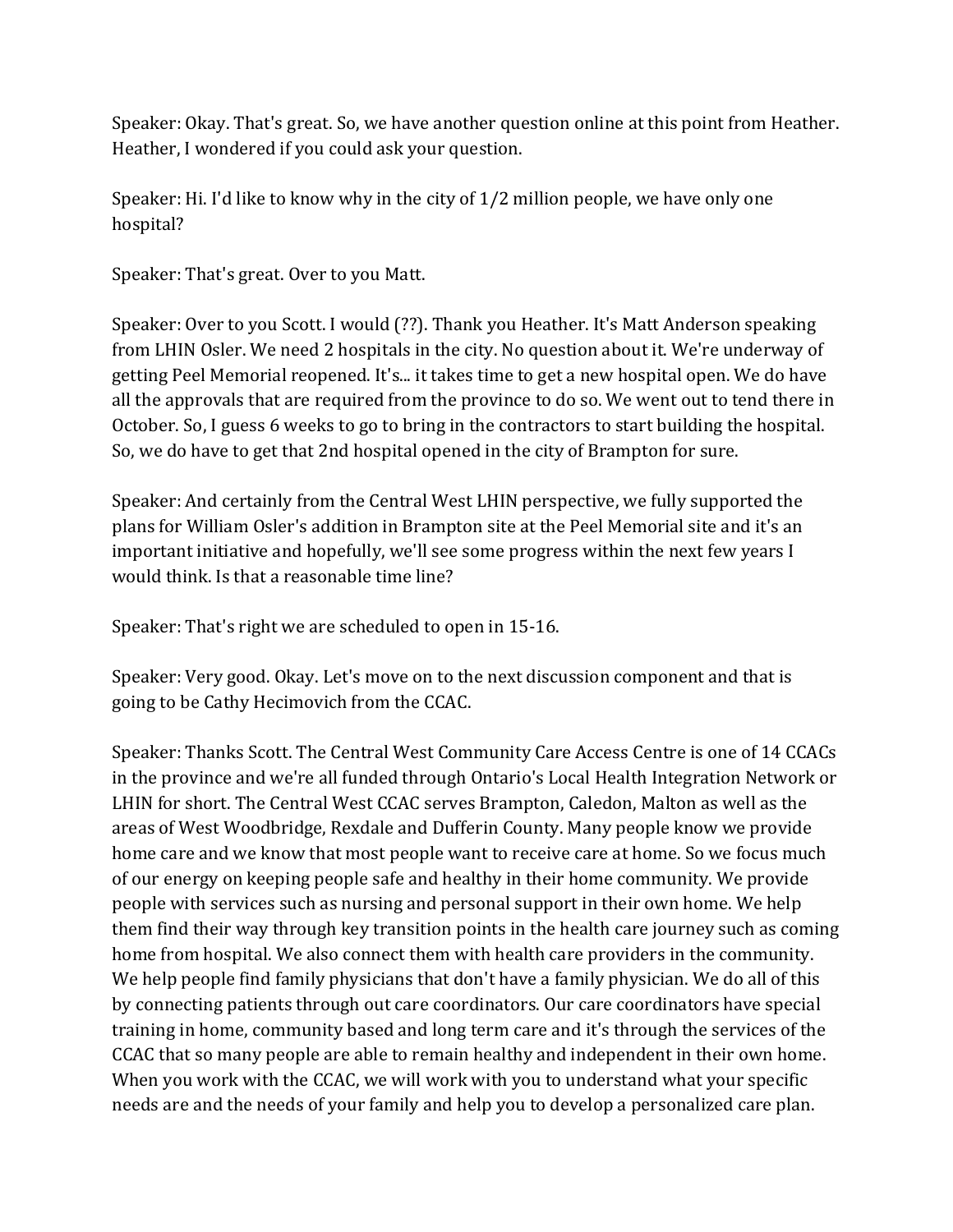Your care plan may include personal support such as assistance with bathing, dressing, eating. You may need in home nursing care or care in our free community nursing clinics. We also provide therapy such as physical therapy and occupational therapy and we connect you with other services such as adult aid program, community services such as meals on wheels and many other health care services that are available in our community. The people that we help, use our services for many different reasons. Some are coming home, recovering from surgery or stay in the hospital. Some people need ongoing assistance to help them remain safely at home and other require more intensive support to avoid a hospitalization or delay an admission to long term care. Your CCAC care coordinator will work with you to help you meet your goals. We also work closely with family members, family physicians and other community services to ensure that people are most effectively supported in their own home. To get access to CCAC services is easy, anyone can refer, you can even refer yourself. Just call us at 1-888-733-1177 to talk to one of our staff who can help you. Our services are covered your Ontario Health card. Another great resource for families is our new website. It's called the health line. The address is www.centralwesthealthline.ca and this site contains reliable up to date information about over a thousand health support and services in our community. Thanks Scott. Back to you.

Speaker: Thanks Cathy and welcome to anyone who may have recently joined us. We're joined this evening with four of our local health care leaders, Matt Anderson, President and CEO of William Osler Health System, Liz Ruegg President and CEO of Headwaters Health Care Center, Cathy Hecimovich, who you've just heard from, the CEO of Central West Community Care Access Center and Janet Smith the Commissioner of Health Services for the Region of Peel and I'm Scott McLeod CEO of the Central West LHIN. Just a reminder if you'd like to ask a question, please press star three to be put into the question queue. So, I'd like to ask a couple of questions... or have you ask a couple of questions now. We have one from Candice. Candice. I wonder if you could ask your question.

Speaker: Okay. Hi. First I just want to say that we've used the Urgent Care Clinic at the Hospital for our children's staples and stitches and it's been a great addition to the hospital. I know it's been in placed for awhile but it's just been really helpful. Second, what my question was, how do we look up where... is there a centralized way of finding urgent care clinics or those walk ins for those you know accidents that need... that may not need to go to the hospital but if you needed to find out when or where a walk in clinic was open, is there a centralized place?

Speaker: There is. It's a great question Candice. Finding services in your home community can be a challenge, so one of the things, we've done is we set up the Central West Health Line. The website address is www.centralwesthealthline.ca and this website has reliable up to date information about over a thousand health support and services in the community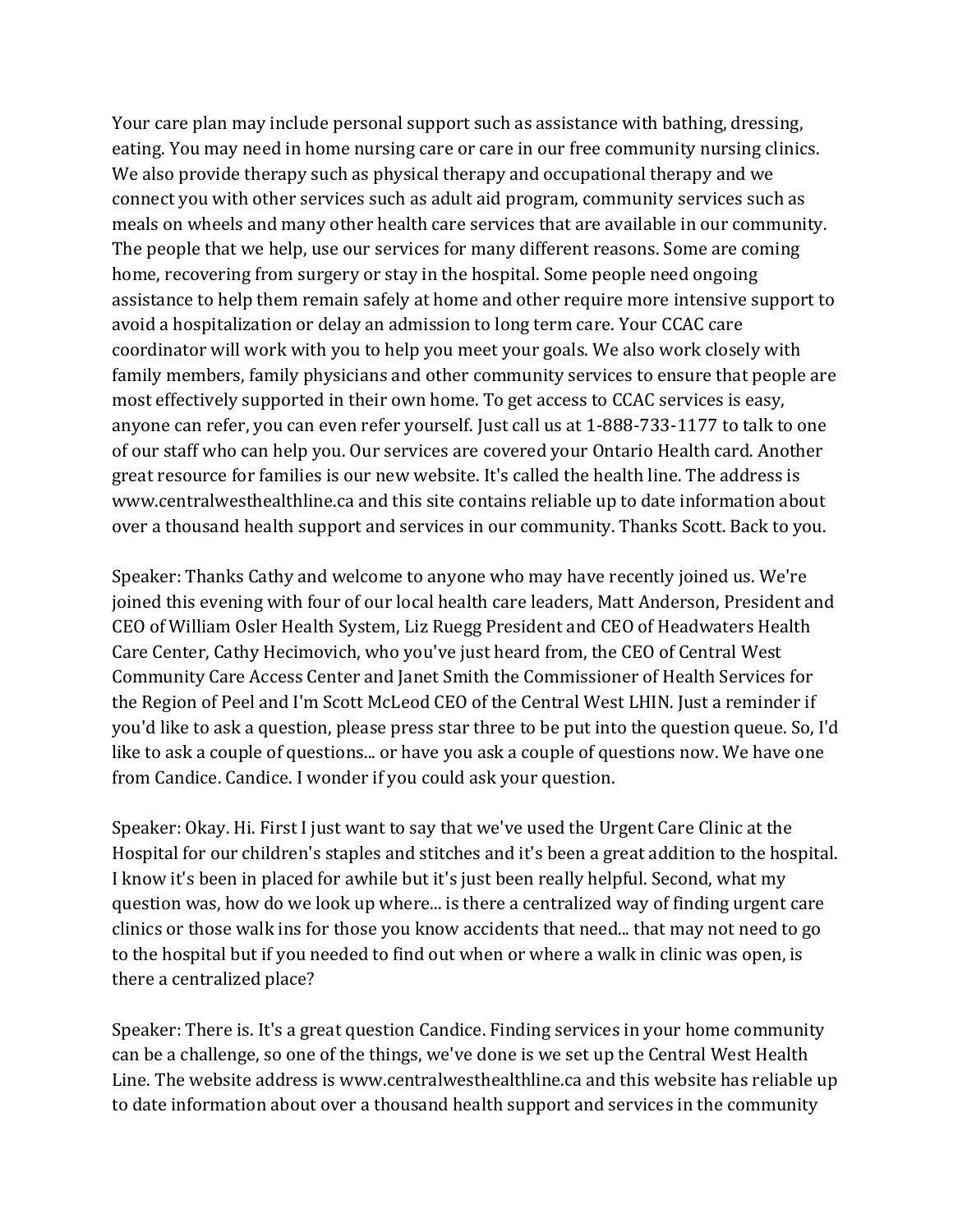including walk in services, clinics, pharmacies that are open 24 hours, where you can go for all kinds of services and support 365 days a year and the great thing about a website is it's at your fingertips and it's never closed. So, I would encourage you or anyone on the line who has questions about health services and support that are available on the Central West Community to go to www.centralwesthealthline.ca.

Speaker: Great. Thank you Cathy. I think what we're going to do now is go to another polling question and ask you to answer another question for us and this one is somewhat tied to that discussion so when you have that discussion. So when you have a health care issue, where do you go first to get care? So in order to answer, follow... press one for family physicians or specialists, two for walk in clinics, three for urgent care centers, four for emergency department. Again, the question is when you have a health issue where do you go first to get care. Press the number that corresponds to your answer. One for family physicians or specialist, two for walk in clinics, three for urgent care center and four for emergency department. And we're starting to see the results come in now and preliminary is starting to show the answer. It's 80% of people on the line at this point go to family physicians first, 20% walk in clinic, 4% urgent care center and 9% emergency department and that's from an access to services going to the primary care physician first is certainly something that's great to see. So, let's go back to questions. We have a question from (Kuljit?) on the line. Would you like to answer the question or ask the question? Sorry. (Kuljit?).

Speaker: Yeah, yeah.

Speaker: Would you like to ask your question?

Speaker: Yeah. I already talked too about this. My name is (Kuljit?) and I belong to (Punjavit Military?) living in the (??) near hospital and I went twice a couple of times to emergency and there's a span of time 20 year (??) and now, what's the difference? If I talk to the system now, it's the same... once you got admitted in the emergency, once you did take care of it, then it's excellent (??). The only thing is the delay and the delay... because of people, there's a whole different base, (cost?) of family doctor and the walk in and the none (??), none... not life threatening problems. If even the system (??) these things but the people didn't know about this, we should work on that and let the people know, let the people awaken on this issue that they shouldn't rush to that emergency hospital for every single reason.

Speaker: That's a great reason (Kuljit?)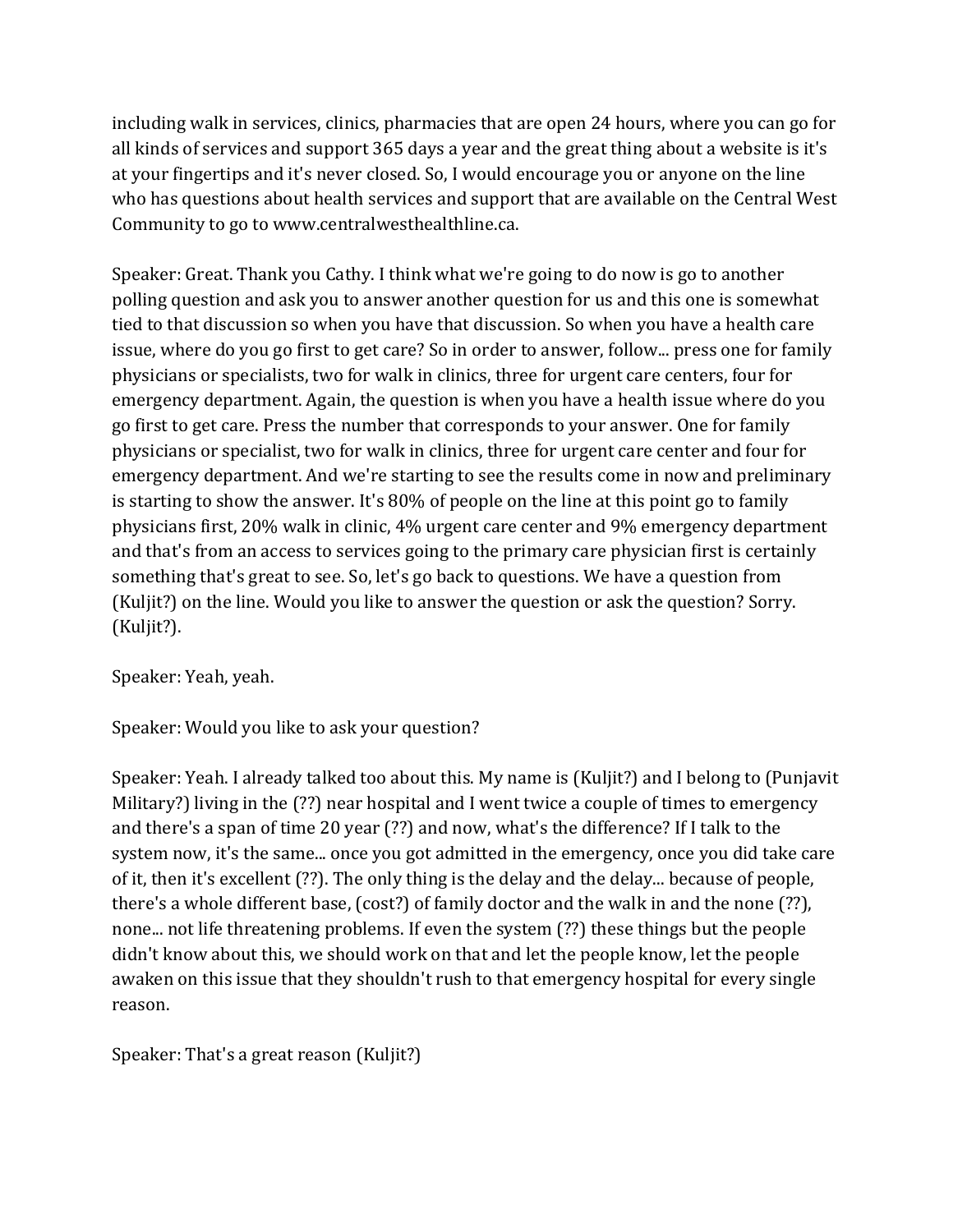Speaker: Hospital and we should (??) some different languages or pamphlets and let the people know what the system (??).

Speaker: Thank you very much for the question and I think I'm going to have Matt answer first and then perhaps Cathy may have some comment as well.

Speaker: Great. My thanks as well (Kuljit?). You're actually right. Part of the challenge that we have and really one of our (??) here with our town hall is to talk about all the various resources we do have in our community, Etobicoke in particular and you know one of our challenges of course with all the folks here on the phone is that the access of services varies a little bit, community by community certainly in Etobicoke, we do have some other outstanding resources that people can take advantage of like our community health centers and like many of our community services that you've mentioned. I do think we need to get more information out about these. This is something that I know the LHIN works on and all of us work on as well to try to get people to the right level of care that they need instead of falling back on the other with just family physicians or their emergency room and other services that they can access when they need to get access to services. So, I think we do need to do a little bit better job at that. We certainly need to do a better job in areas like Etobicoke where there are other options for folks and you Cathy, anything you want to add?

Speaker: No, I think just to add to that point. The important thing is to make sure that people who need services have those services available when they need them and much to what (Kuljit?) was mentioning, if people don't know where to go then they may go to the emergency department when they don't know that there's a better place for them to be. So making sure that people have access to information about what services are available to them and know where the best place to go is, is an important part of doing that and (Kuljit?), you are absolutely right. We need to do a better job of working with our various cultural and faith communities to make sure we get the information to them in a language that they can understand because we have many people that are new to the health care system here in our area and sometimes they don't know what services are available in Canada and we need top make sure that we get people that information so they know the right place to go and they can get services in a timely way.

Speaker: Thanks Cathy. Thanks Matt. We have another question from Helen. Helen, would you like to ask your question?

Speaker: Yes, I do have a health home care for my husband and he came from the hospital and it did help... you know especially for giving him a bath. So, I got help like everyday for the morning for 1 hour and evening for 1 hour. Well, a person doesn't need to bath twice a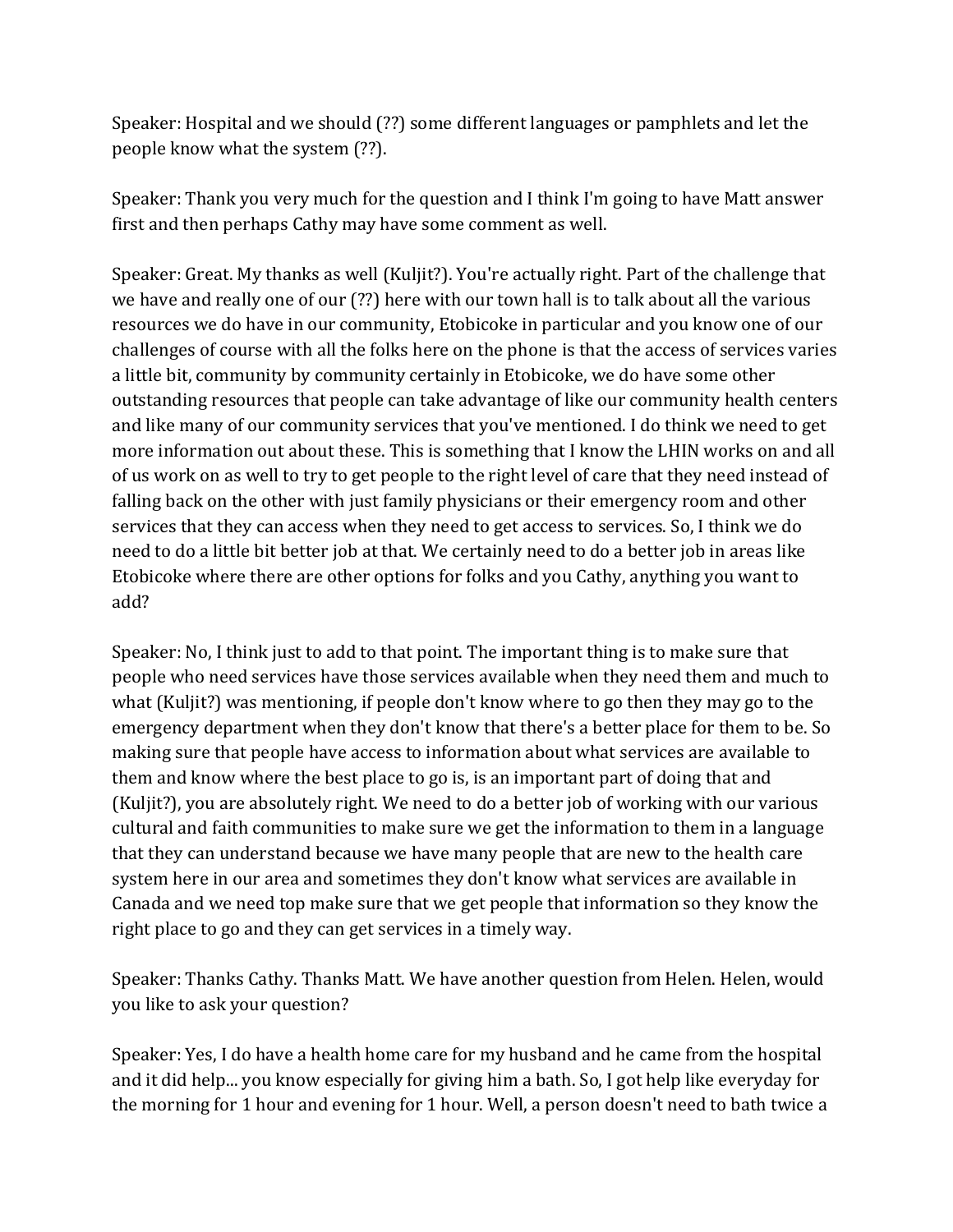day not even everyday so I had to cancel one for the evening. Now, I understand the person that comes here, she is very good but she has other people and if she cannot come in the morning for everybody then it's hard 'cause if my husband goes to bed, he doesn't want to get up and have a bath let's say at 11:00. How can you assure that everybody will get help in the morning, let's say from 9 to 10:00?

Speaker: Thanks very much Helen. Cathy, would you like to address that?

Speaker: Well, Helen it's a great question and obviously not everyone can receive all of their help all at the same time. So part of what we do is work with our families to understand their specific needs. There are people... that are early risers and like to get up early and there are those that like to sleep in late and so we need to understand where you fit within that spectrum and where your husband sits within that spectrum and work with you to make sure that we arrange for services at a time that works well with your schedule. You're absolutely right. Not everybody wants everything always at the same time and that would be impossible to accommodate just like we couldn't have everybody go to hospital emergency at the same time and expect them all to see the doctor right away. So we do have to spread things out. That's the way it works but we'll work with you and your family to make sure we understand your specific needs and try and get the worker to you at a time that works for you. So, thanks for the question Helen. It was a good one.

Speaker: Thanks Cathy. Just a reminder to folks who may have just joined us, we're on the phone this evening with Matt Anderson, President CEO of William Osler Health System, Liz Ruegg President and CEO of Headwaters Health Care Center, Cathy Hecimovich CEO of Central West Community Care Access Center and Janet Smith the Commissioner of Health for the Region of Peel and I'm Scott McLeod CEO of the Central West Local Health Integration Network. If you want to ask a question, just press star three to be put into the question queue. So we got another couple of questions here that we'd like to get... give you the opportunity to ask. Dan, you have a question, I wondered if you'd like to ask that one.

Speaker: Hello?

Speaker: Yes. Hi, Dan.

Speaker: My father just recently turned 80 and he is in (??) and he's fallen upwards of 70 times. A lot of this we did not know. They are suggesting that he wear a helmet. He is a retired policeman. Pretty much it's a no go. It's not going to happen but like I understand the falling part of it, 70 times but not a bruise. The question is should we try to convince him with the helmet?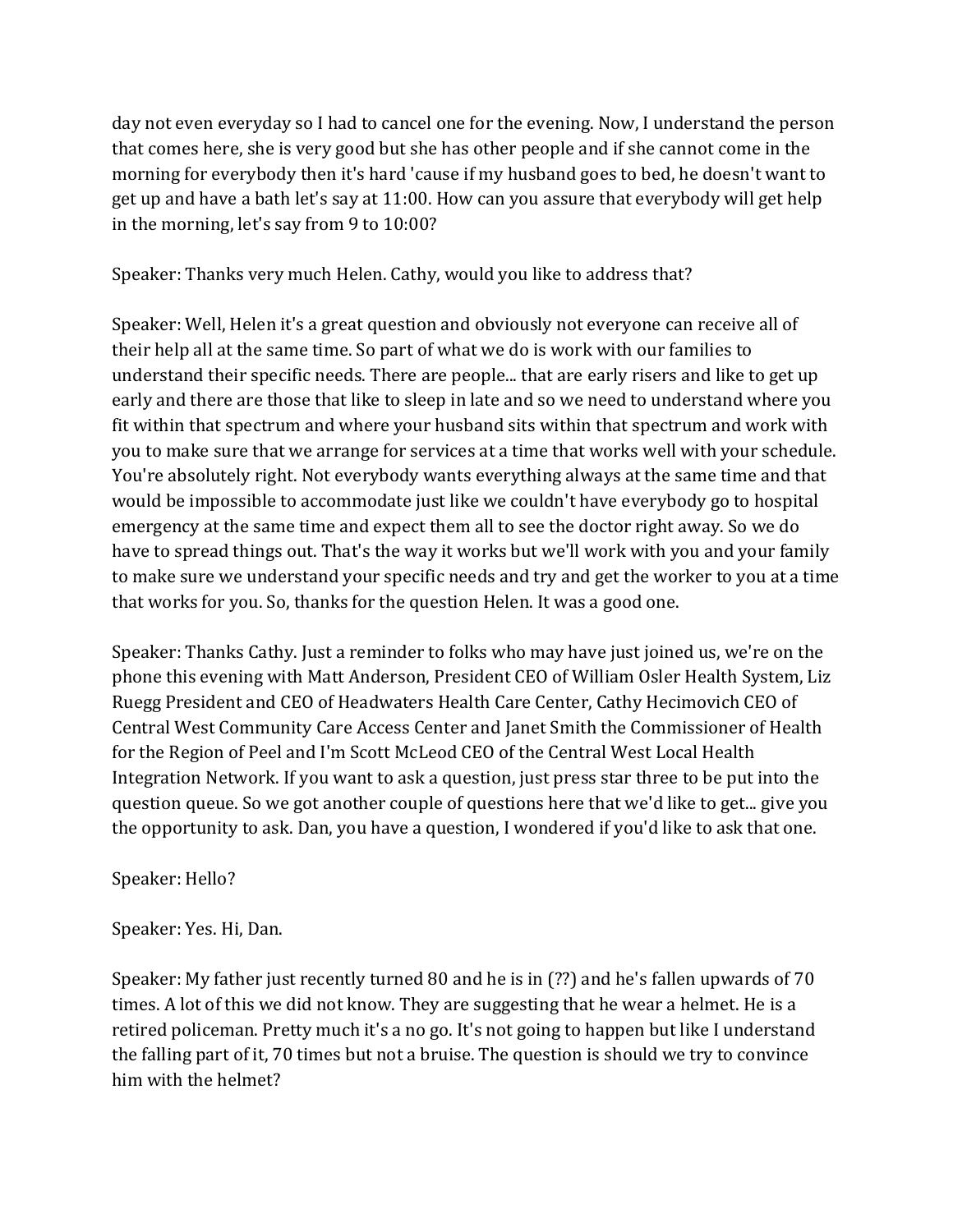Speaker: Going to pass that question over to Janet.

Speaker: Hi, Dan. It's Janet. I can't speak to your father's particular health condition. My advise is I don't know if you've had a chance for you and your family to sit down and talk to the director of care and your father's physician and sit down and have a care conference and look what's best. It's very hard as we see our parents or family member's age and have issues and certainly the home will have your father's best interest at heart and they'll want to look at what makes best for him. They certainly don't want to get into a situation where he's having to be restrained 'cause he wants to get up and move around but you wanted to do that in a (safe?). So, if you've got questions or concerns, you know go into the home, have that face to face meeting with the director of care and your father's physician and understand why they're recommending that, what's best, give your questions and concerns and there may be other options too and you want to talk that through with him. Thanks Dan.

Speaker: Thanks. We have another question and this one is from Carrie Ann.

Speaker: Hello?

Speaker: Would you like to ask your question please?

Speaker: Yeah. I just wanted to know if you have someone who had some surgery and they live alone, no family, no friend. Do you guys offer like convalescent care or somewhere they can go until they get a little bit stronger?

Speaker: Hi, Carrie Ann. That's a great question. You can call the Community Care Access Center in Brampton. The number is 905-796-0040 and ask to speak to one of the care coordinators and they can walk through the options available to you or your friend can call directly on her own behalf, anyone who's concerned can call and get information. You can not only get information on services that might be available to go in the home to help somebody but there are also various retirement home, long term care homes and other residential settings where somebody can go for a very short period of time just to get a little rest and help. Just to get a little stronger, a little bit of support and a little bit of help from some professionals until they're strong enough to get back on their own feet and go home. We all know that people ultimately want to stay in their own homes as long as possible. So sometimes going somewhere for a bit of a rest is a good idea because at the end of that rest you're able to stay home safely and so, I would encourage you, either yourself or have your friend call the Community Care Access Center 905-796-0040, ask to speak to a care coordinator, say you have questions about services and we'll make sure you get all the information.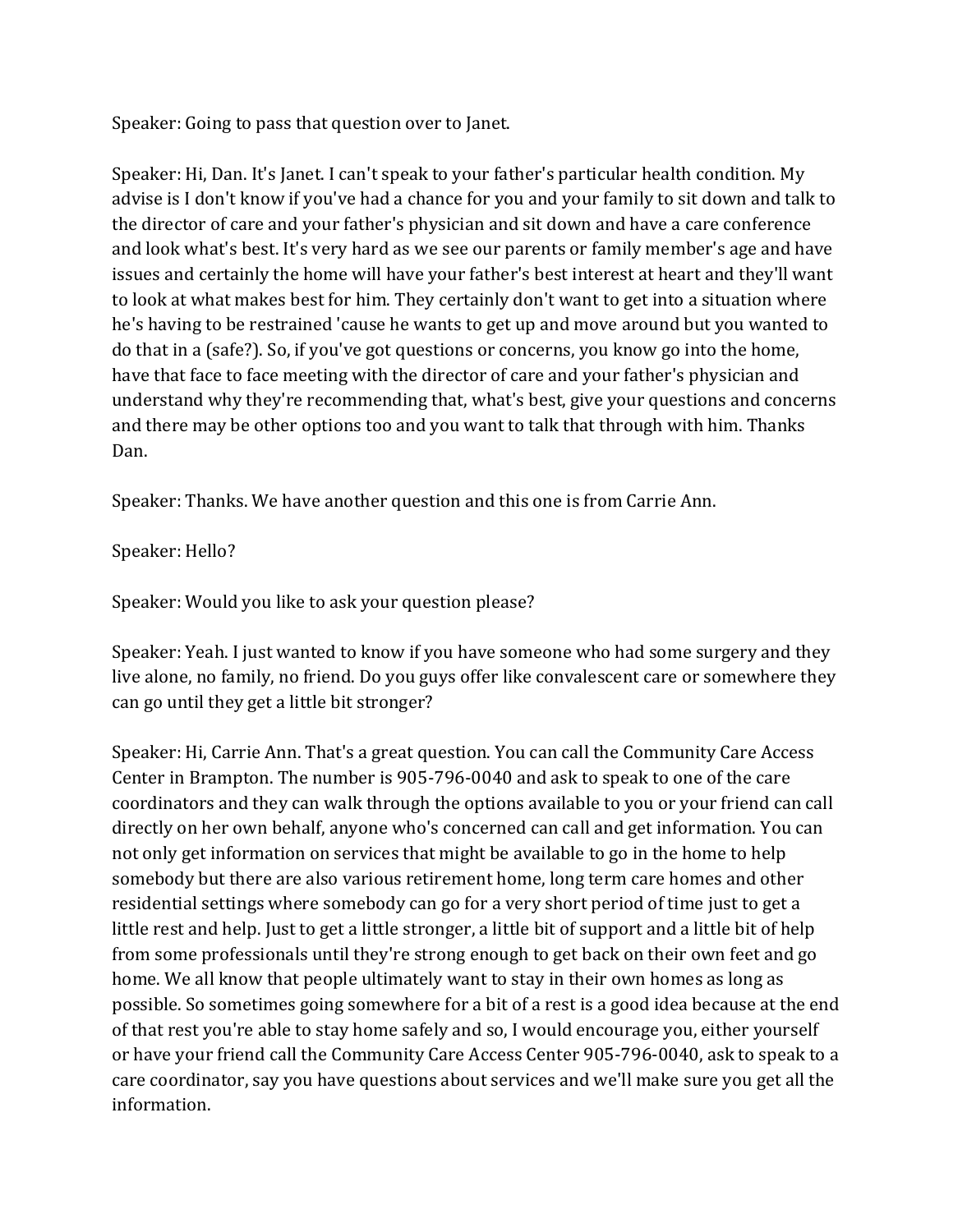Speaker: Great. Thank you Cathy. So, just before we go on to our next polling question, I just want to remind you that if you have a question you like to ask, simply press star three to be put into the question queue. So, now we'd like to ask you another question and to answer the question, please push the number on the phone that corresponds best to the options given to you. So, the question is, do you know where to go to find more information about the health care resources in your community? Press one for yes or two for no. The questions again, do you know where to go to find more information about the health care resources in your community? Press one for yes or two for no. And we'll just take a look at what's the results that are coming up. So, that suggest to, looking at the results right now early in the poll anyway, so 63% do not know where to go for information and 38 do. So, that suggests we have some work to do in getting information out to the public about what is available in the community and that's a good thing to know for us. So, at this point, I'd like to move on to our next speaker who is Liz Ruegg.

Speaker: Thank you Scott. I'm really excited to be here with our local health care providers tonight. This is a great opportunity to hear from our residents. Help them find out about the services we each provide and understand where we can improve. I always like to hear what we are doing well but more importantly what we can do to improve our services. Headwaters Health Care Centre is an 87 bed, acute care facility, 580 staff, 60 physicians and 2 family health teams. We have over 240 volunteers and served a population of 135,000 residents both in the Town of Caledon and Dufferin County. Our services include both inpatient and outpatient programs that range from emergency care to (??) care. For a full list of the services that we provide, please visit us at www.headwatershealth.ca. As you've already heard this evening, we're all seeing more and sicker patients who require complex care and the age of our patients are increasing as well. With advances in medical care, technology and an improved quality of life, people are living longer. The largest growth we are seeing in our population has been residents that are 85 plus years of age followed by those 75 to 84 years of age. We all need to be focused and efficient at providing high quality, appropriate care within our settings and supporting patients as they navigate through other parts in health care system to access services locally. We want to keep our residents in their homes longer and provide care folks to the home. Headwaters will never be able to provide all the services that are needed to care for the people of our community. However, we can provide access to those services by partnering with organizations like William Osler, the Community Care Access Center and other health service providers in our whole community. The partnerships ensure that we're building a system of care focused on putting patients first and providing care in the right place at the right time delivered by the right provider. For example, we build partnership with William Osler to provide a Regional Cancer Program, a Regional Orthopedics Program and Mental Health Program so that you can receive that care closer to home. We've also partnered with Central West Community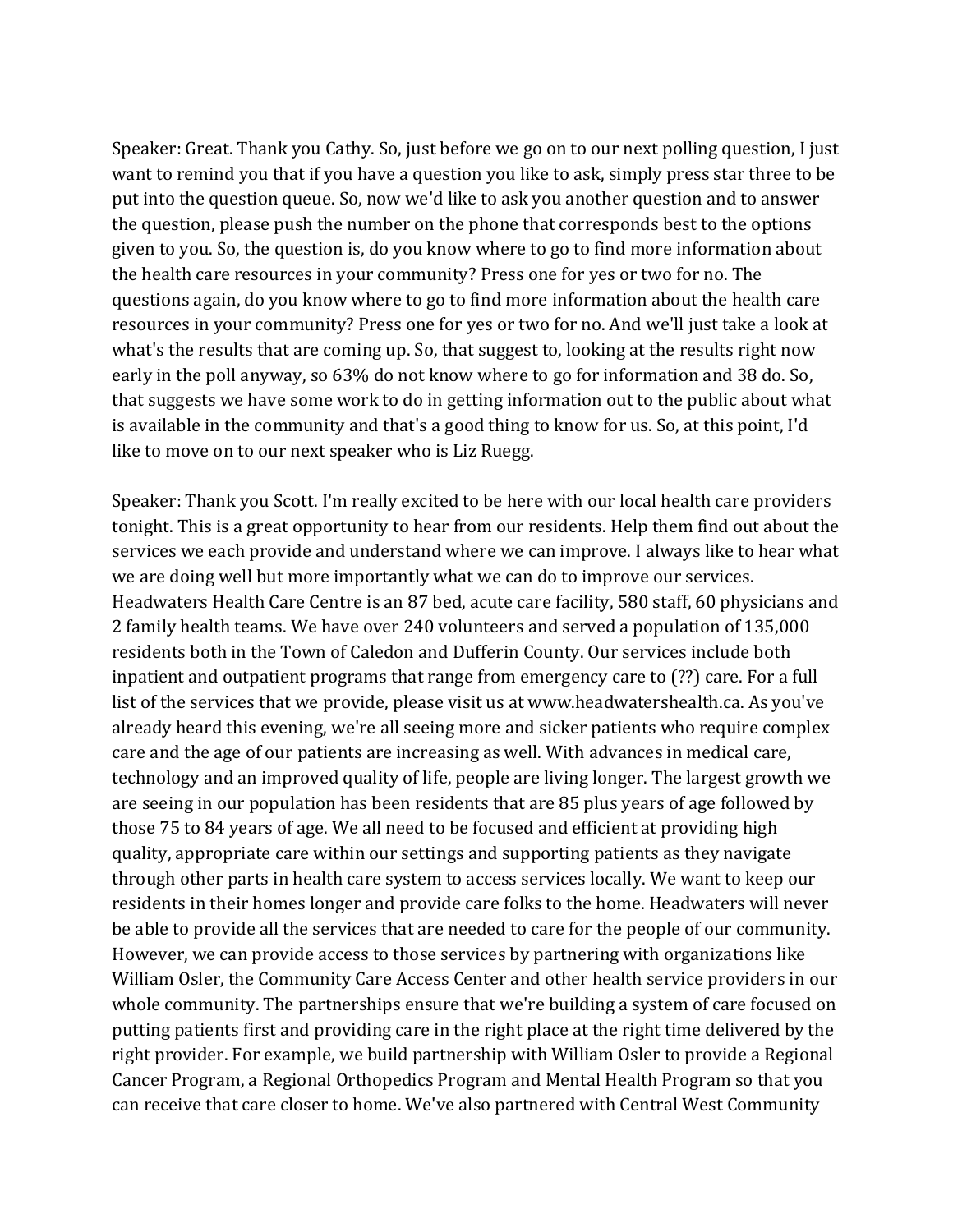Care Access Center to provide an (IV?) and Wound Clinic, to provide residents with an alternative to the emergency department. This has resulted in more timely access to care for patients and decrease pressure on our emergency department. We also just refreshed our strategic plan. It was created in alignment with William Osler Health System, The Central West Community Care Access Center, the Central West LHIN. So we're all working together towards a common goal of creating a system of care for the residents in Central West LHIN.

Speaker: Great Liz. Thanks very much. A reminder to folks, who would like to ask a question, simply press star three on your phone and that will bring you into the question queue and we'll get to your question as quickly as we can. So, we have a couple of other questions that I'd like to get to and the next one is from Ed. Ed, would you like to ask your question?

Speaker: I would. Actually, I have a comment and a question. I get treatment at Headwaters Health Care Centre every 3 weeks and I couldn't be happier. The nurse is there. Wonderful. They take good care of us and I'm really pleased with it. And my question is, I wish... I'm a senior and I need physiotherapy and they don't do physiotherapy without patients and I don't have insurance and I'm wondering where I can get it.

Speaker: So, that's a very good question. Thank you Ed for that. Certainly, we work with Community Care Access to be able to provide care to those people who require physiotherapy services. So, I don't know you know your particular needs but certainly, you could contact PCAC to see if you're eligible for those services. From an outpatient perspective, we do have an outpatient physiotherapy clinic and I'm really excited certainly in the Shelburne Health and Care Centre or the Shelburne Centre for Health it's called now, there is a physiotherapy clinic there. When you look actually, I mean the government spending 47 cents of every dollar now in health care and we can't provide all things to all people but we need to make sure that you have access to it. So, in the Shelburne area, you do have access to the outpatient physiotherapy. Yes, you have to pay for it but I'm sure if you speak with that particular provider, there may be some opportunities again to look at income and see if there is an opportunity but CCAC is definitely also another option.

Speaker: Great. Thanks Liz. We have another question from Maryann. Maryann would you like to ask a question?

Speaker: Hi. Good evening. Thank you. I think this telephone conference health... on health care is essential and crucial to the people of the community. I'm just a newly retired nurse and I have spend much time with the elderly but what I do notice and it has been mentioned how our population is getting older, many of the elderly do not have skills on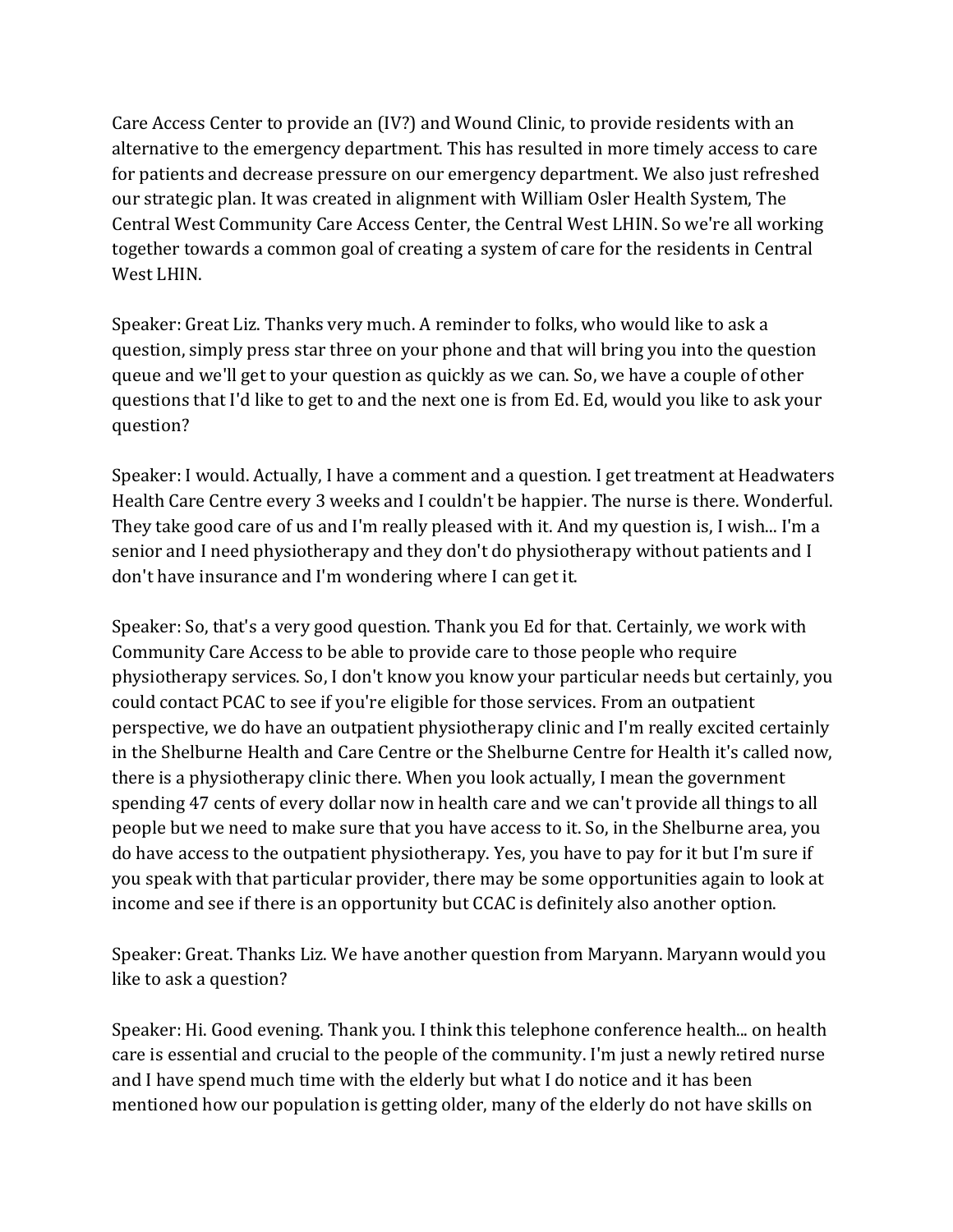the internet or computer and with the misuse of telephone marketing a lot of them don't like to answer the phone. So, I'm wondering why there hasn't been any direction or to my knowledge of advertising on the TV say which many elderly who are shut in and can't get out very much that need help to give them direction of where to go in their community. Many of them spend hours in front of the TV and very little is given like the state has number of commercials regarding medications but for us here in Canada, what about regular instruction for the elderly to use this media. Do you know what I'm saying?

Speaker: Yeah. Thanks very much. I think we get the sense of the question. Kathy, would you like to respond?

Speaker: Yeah. It's an excellent question and certainly television advertising is pretty expensive option for many of us not for profit companies doing health care here in Canada but certainly one less expensive option that doesn't require access to the internet is the number called 310CCAC and anyone can dial 310CCAC and be connected with a live operator between 8:00 in the morning and 8:00 at night and someone will help you with your health care questions and find access to the services that you need. So, certainly I would encourage people, seniors who don't have access to the internet to use 310CCAC. We do advertise that number in community bulletins, in local newspapers, we have fliers in pharmacies and family doctors' offices, in libraries, in community health centers. So, there are lots of opportunities when seniors are out and about to get access to that information. Again, it's 310CCAC.

Speaker: Thanks Cathy and I think Janet may have something to add to that as well. Yeah, like another option because sometimes it's a health service you're looking for and sometimes it's maybe a social service that seniors are looking for, another option is 211. So, you dial 211. There is staff there. They're linked up with the CCAC as well and they'll put in a connection with any health and social service in the region of Peel.

Speaker: Thanks very much. So, we're going to go to our next polling question at this point. Sorry about that. You now know we're taking the call in a hospital. So, the next polling question we're going to ask you is the same process. You just need to press the number on your telephone that corresponds with the options given to you. This one has four. So, the question is what is the best way to communicate our new plans for the future to the public, press one for a telephone town hall like approach like this one, press two for newspaper, press three for website and social media, press four for in person town hall. So again, the question is what is the best way to communicate our new plans for the future to the public, press one for telephone town halls, two for newspaper, three for website and social media, four for in person town hall and let's take a look at the results as they start to come in. So, at this point, we have... it looks like the telephone town hall and newspapers are almost tied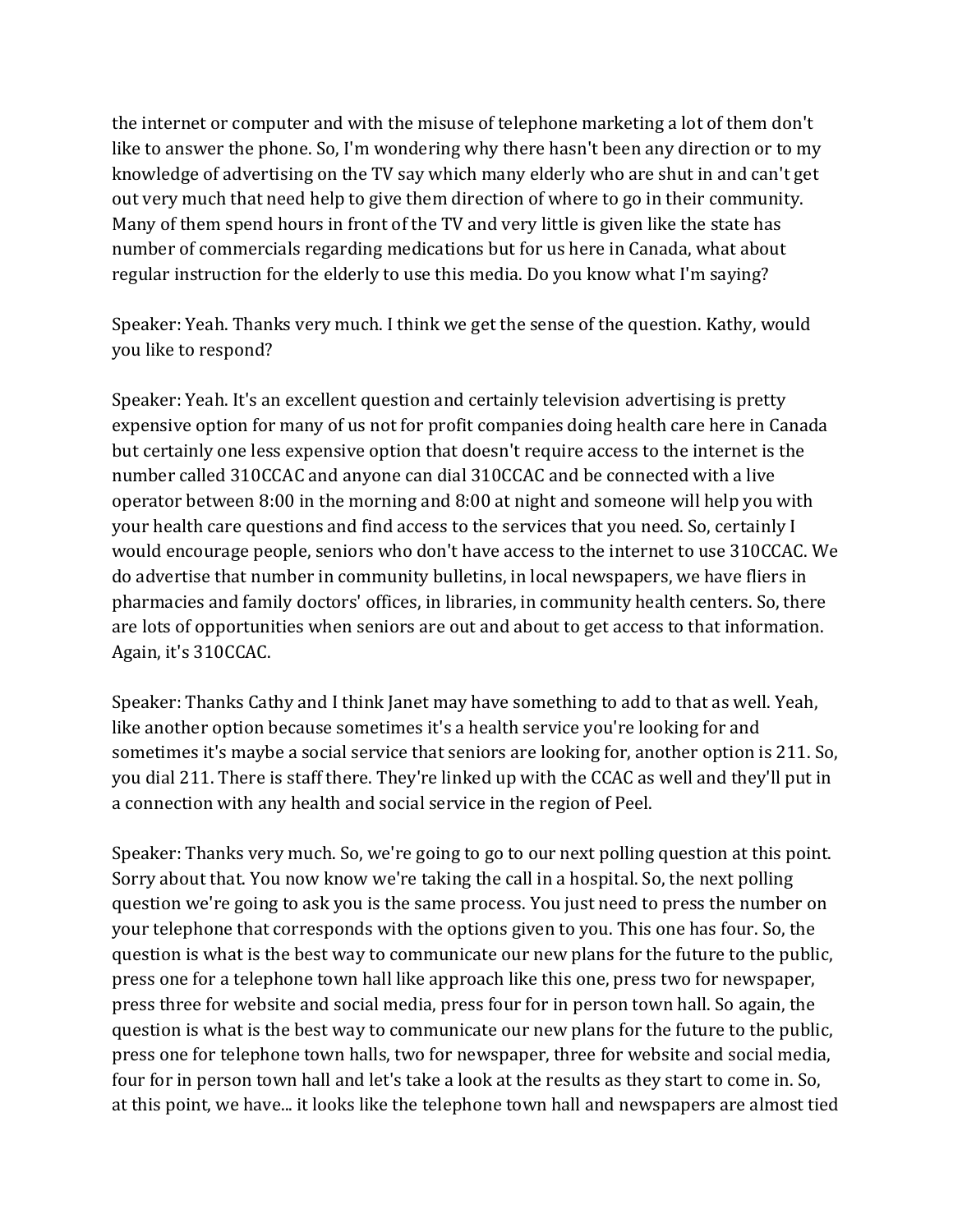at 37% as the preferred approach. So that's again, good information for us to know on how to connect with the community and engage them in the discussions we're having going forward. So, let's go back to some questions here. We have a question from Ken. Ken, would you like to ask your question?

Speaker: Yes. My question is I previously have taken my mom to the emergency at William Osler and I must say that the services were excellent. However, I noticed that a number of the workers in the emergency, they weren't wearing any type of nameplates or any type of identifications for their function except for the security. I knew who security was but I... for example, I needed help to take my mom to the washroom and I saw people moving around but I just didn't know what their functions were. So, I felt kind of reserved and didn't want to approach probably the wrong person. So, my question is, wouldn't it be easier if some... the people that are working in the emergency... wouldn't it be easier if they were somehow wearing name tags and identify the function of their job... identify to the public? So that if there are any questions, it will make it so much easier to be able to situate any situation that occurs.

Speaker: Thank you for the question.

Speaker: Sure.

Speaker: Thanks Ken. It's Matt Anderson speaking from Brampton Civic and William Osler. Thanks for your question. For sure all staff are required to wear badges. The badges have their names and positions on them. I think what happens sometimes in the emergency room is just in the bustle and hustle of the emergency room sometimes those badges get put aside. A lot of them wear them on lanyards, the little rope that goes around your neck and from time to time they have to move them to the side or take them off as they're doing something and they're not getting them back on there. I'm glad you brought it up. I'm going to... tomorrow I'll be down talking to our Chief of Emergency Medicine to do a reminder to staff, they must have those badges. It's hospital policy that everybody has a badge on. So you know their names and you know their functions. So they should definitely have that right there. Thanks for the call.

Speaker: Thanks very much Matt. We have another call from Audrey. Another question from Audrey. Audrey, are you able to ask a question?

Speaker: Hello?

Speaker: Yes.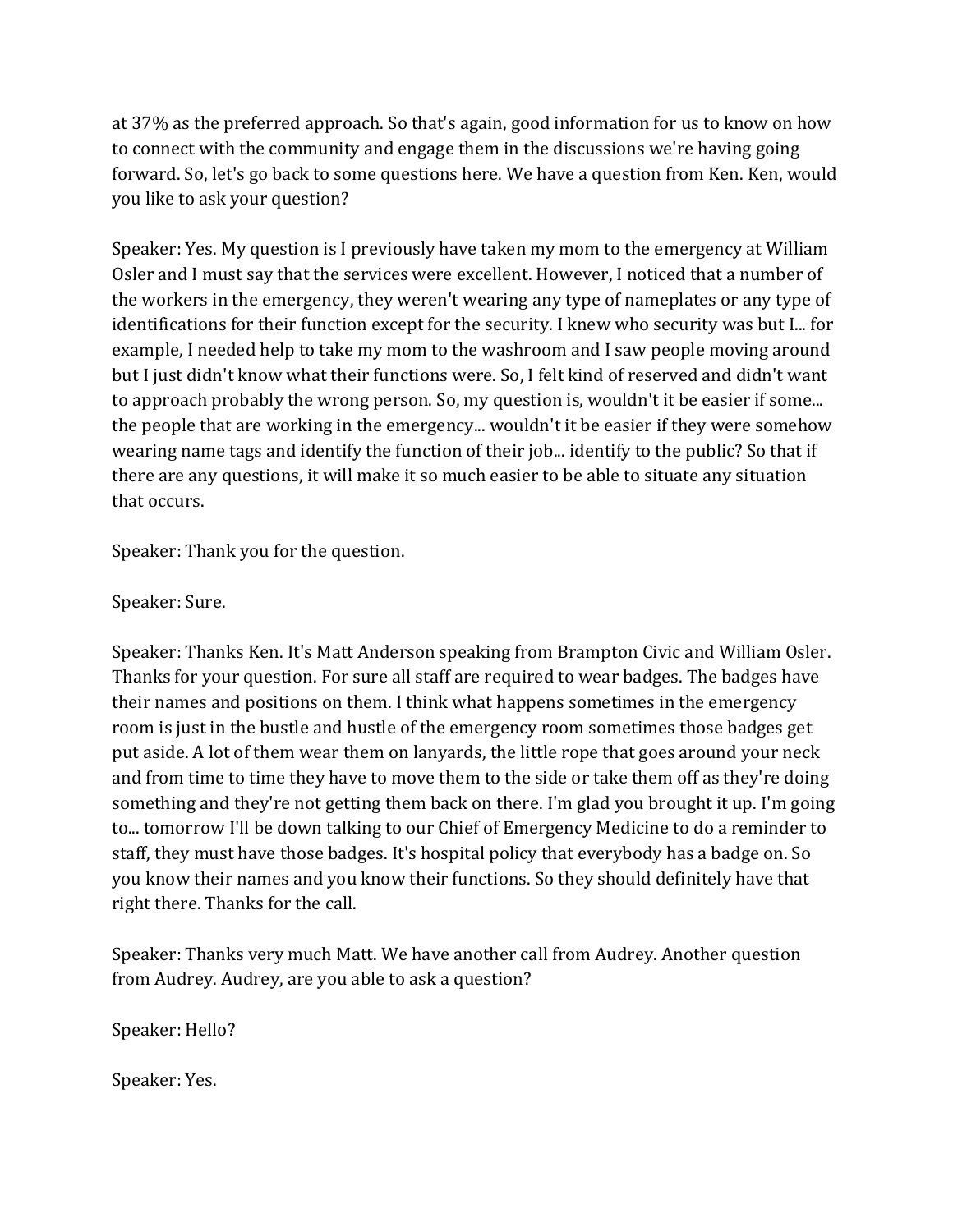Speaker: Okay. My question is about mental health. I am 23 and I lost my benefits for my parents. So, I'm stuck, not knowing where to go to get help with my anxiety for free services in Brampton.

Speaker: Thanks for the question.

Speaker: Hi, Audrey. It's Janet from the Region of Peel. We don't provide mental health specifically but I've got a great resource for you that they can tell you about all the different services in Brampton and where there's a cost and where there isn't and that's the Canadian Mental Health Association Peel Branch and their phone number is 905-451-2123 and they'll know all the services and be able to help you. Great question.

Speaker: Thank you very much for the question. Another question from Moira. Moira, would you like to ask your question?

Speaker: Yes. A number of years ago through this (??) Health Services Board, we learned about nurse practitioners and then had an opportunity on an informal basis to question some of the people who dealt with them and everyone we spoke to raves about them and particularly new mothers who felt that they could take more time learning bout things to do with their children ill or not, then they felt they had... they could do with the doctors they normally feel time pressure with the doctor. I just heard from a neighbor that there is one in Brampton but I haven't heard of that previously. I don't know where they'd be located and I have no idea about what functions they perform here but I think it's wonderful that they're here somewhere. Are we going to be told more about them?

Speaker: Great. Thanks for the question. Liz, would you like to...

Speaker: Sure. So, nurse practitioner is a very important part of the... in the professional team and definitely a nurse practitioner is a nurse with a nurse with an extended practice so she's able to order tests, she's able to do assessments, really focused on spending a lot of time helping patients to self manage conditions and they add a lot. You find a lot of nurse practitioners certainly within family health team, primary health care centers. We also as a part of the specialized geriatric team, we have nurse practitioners and I believe there are 7 nurse practitioners that actually go into long term care through the center of (??). So, the nurse practitioners like I said, they certainly are really important part of the health care team. They have an expanded scope. They can order tests. They can order medications and they work really, really well with primary care... in the primary care area but also in long term care.

Speaker: Matthew, anything about that?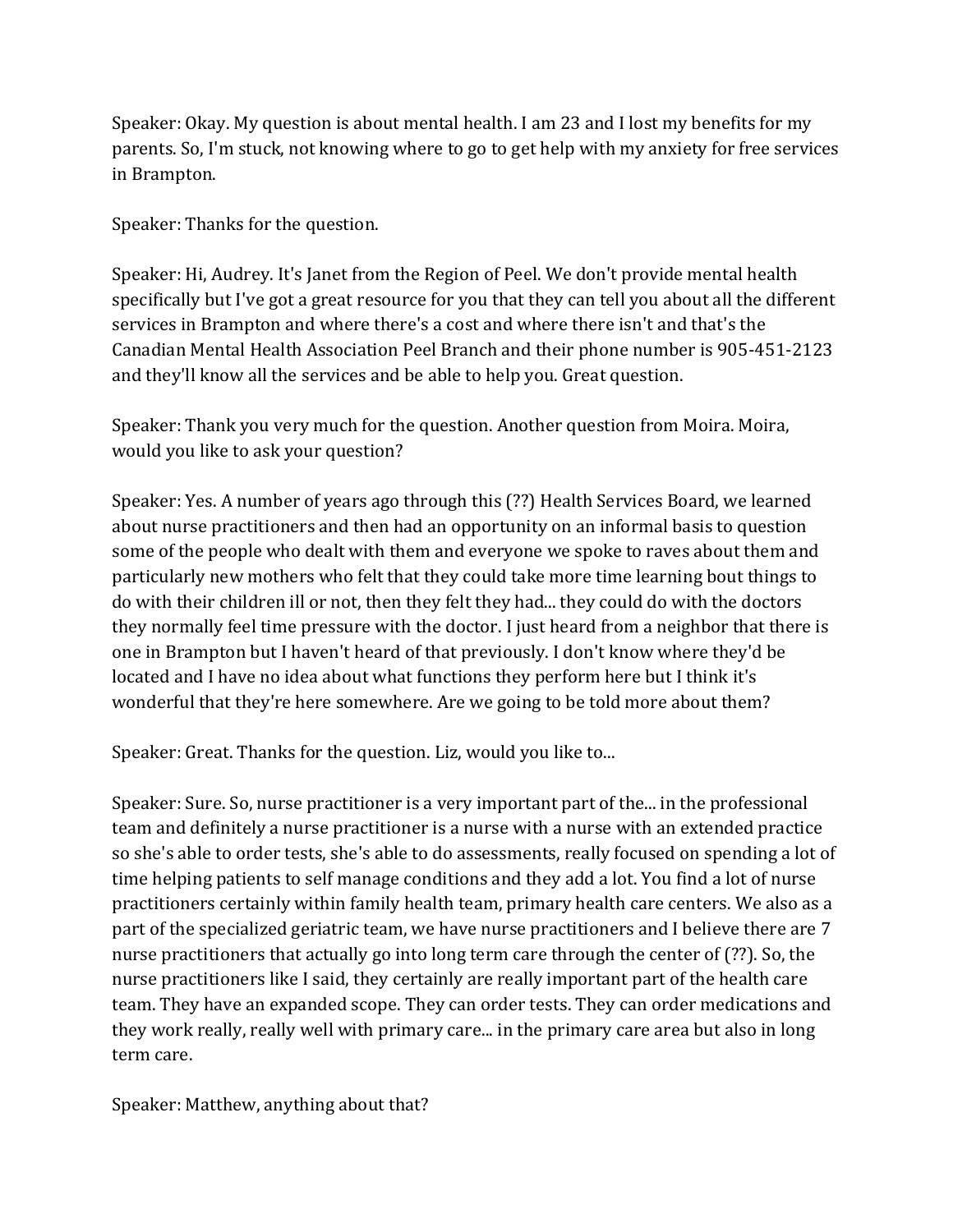Speaker: Just to add first great observation Moria. Thank you so much for that call and nurse practitioners are a really important member of our health care team. We have four now at Brampton Civic. We also have advance practice nurses who are similar but different from nurse practitioners but also as was said folks who can do... provide us with a fuller range of services and in the past and with our nurse practitioners and our advance practice nurses. We can start to take some of the pressure off, some of our other care providers that can do some of the services as it was described. Right they are all ho... the ones that I know of are all hospital based so that meaning they are inside out hospitals as part of our programs but it's definitely something... we're also looking at how to extend a nurse practitioners reach out to our long term care homes and into other places. As Moira points out, they're just a great resource for our community, we need a few more of them and we need to just keep looking at how we can expand their services.

Speaker: Yeah. That's great. Thanks Matt. So, we have one final polling question and we've got about 5 minutes left in the call at this point. So, I want to get this last question and then we'll go back to try and get as many additional questions answered as we can. So again, push the number on the phone that corresponds best with the options given to you, So, the polling question is, was this telephone town hall a good use of your time? Press one for yes or two for no. Again, was the telephone town hall a good use of your time? Press one for yes or two for no. And let's see the results as they start coming in. So far, it's an outstanding resounding 100% yes, a good use of our time. That's good to know. So, we're going to go back to the questions. Richard has a question about hospital remodeling plans. Richard would you like to ask your question?

Speaker: Yeah. I just like to know in regards to the hospital in Brampton is do they plan to make another one or to remodel the one that was in place before as to make the service much faster?

Speaker: Great question. Thank you.

Speaker: Maybe I'll start. It's Matt from William Osler. Thanks for the question. So, definitely, looking to rebuild the Peel Memorial site to get us our second hospital here in Brampton. So that project is underway. We went out to (tend her?) in October and are moving along. All the demolition is now complete and we are looking to get the hospital doors opening in 2015-16.

Speaker: (??) that about what's going on up in the (??).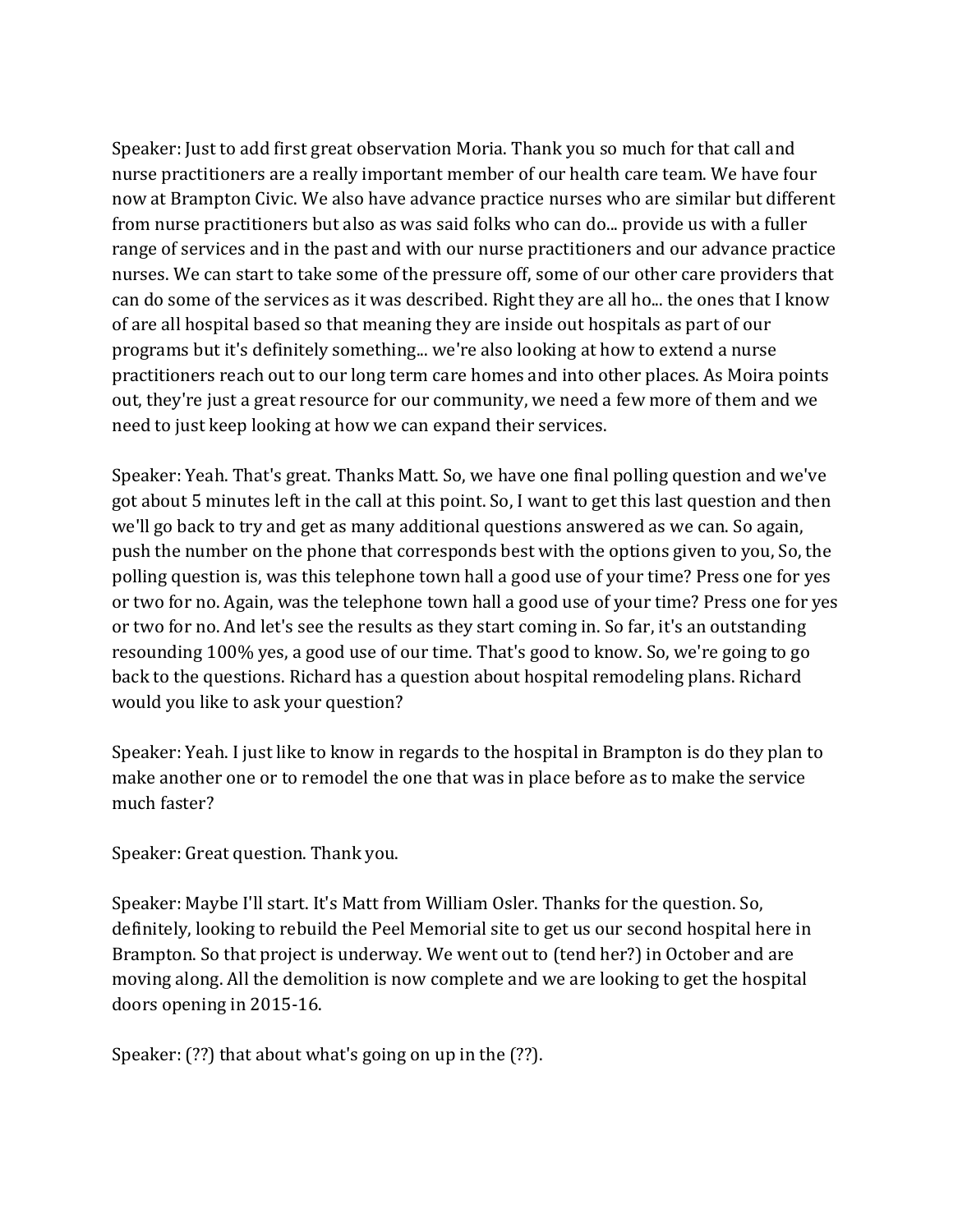Speaker: Great. So, from the Headwaters perspective one of the biggest focus is certainly for our consult in the future is an outpatient care. So, we are looking actually at redeveloping some of the existing space into outpatient clinic space. We're also looking at adding an additional OR so that we can provide that care close to home and work with our partners again, certainly William Osler.

Speaker: Great. Thank you. So, we have another question from Eunice. Eunice, are you there and can you ask...

Speaker: Yes, I am. I am... I just retired last month and my question is a little (differed?) from the subject but I guess it's still on the health care right. I just wanted to know like if you have any facility or on you... that people can go and learn about nutrition because like they're always saying prevention is better than cure. We want to like avoid some of the illnesses because you know when we were younger, we keep on eating and eating but now that we get, the body doesn't metabolize so fast like before. So, I know that I have time on my hands. I don't know if there is any way or facility where we can go and learn about nutrition which is a very big part of our life.

Speaker: That is a great question. Thank you very much. Janet, do you want to take a stab at that?

Speaker: Eunice, I love people talking about prevention. It's Janet here. A couple of different options, one is depending on your family physician, a lot of the family health practices now have a dietitian right on staff part of the team. So, you go through your doctor's office so you can see whether they have a dietitian there and if not, call the region 905-791-7800 and we do have dietitians and nutritionists as well and they'll... say you'd like to speak to the dietitian or a public health nurse and they'll have a chat with you and also put you in touch with other resources as well. Thanks for asking.

Speaker: Okay. That's excellent. So, we have basically reached the end of the telephone town hall at this point and would really like to thank everyone who has joined us tonight and I think it's safe to say we've all learned a great deal from this call. We've learned some things about how to communicate with you. We've learned some things about where you seek services and it's given us useful feedback in how to inform some of our own strategic planning and ongoing integration initiatives. So, thank you for that. We hope that we can continue to hold meetings like these in the future and your response with the last poll question suggests that this is a good thing for us to continue doing. So wanted to thank you for your questions and for your participation. So on behalf of Matt Anderson, Liz Ruegg, Cathy Hecimovich, Janet Smith and myself Scott McLeod, I want to thank you again for all